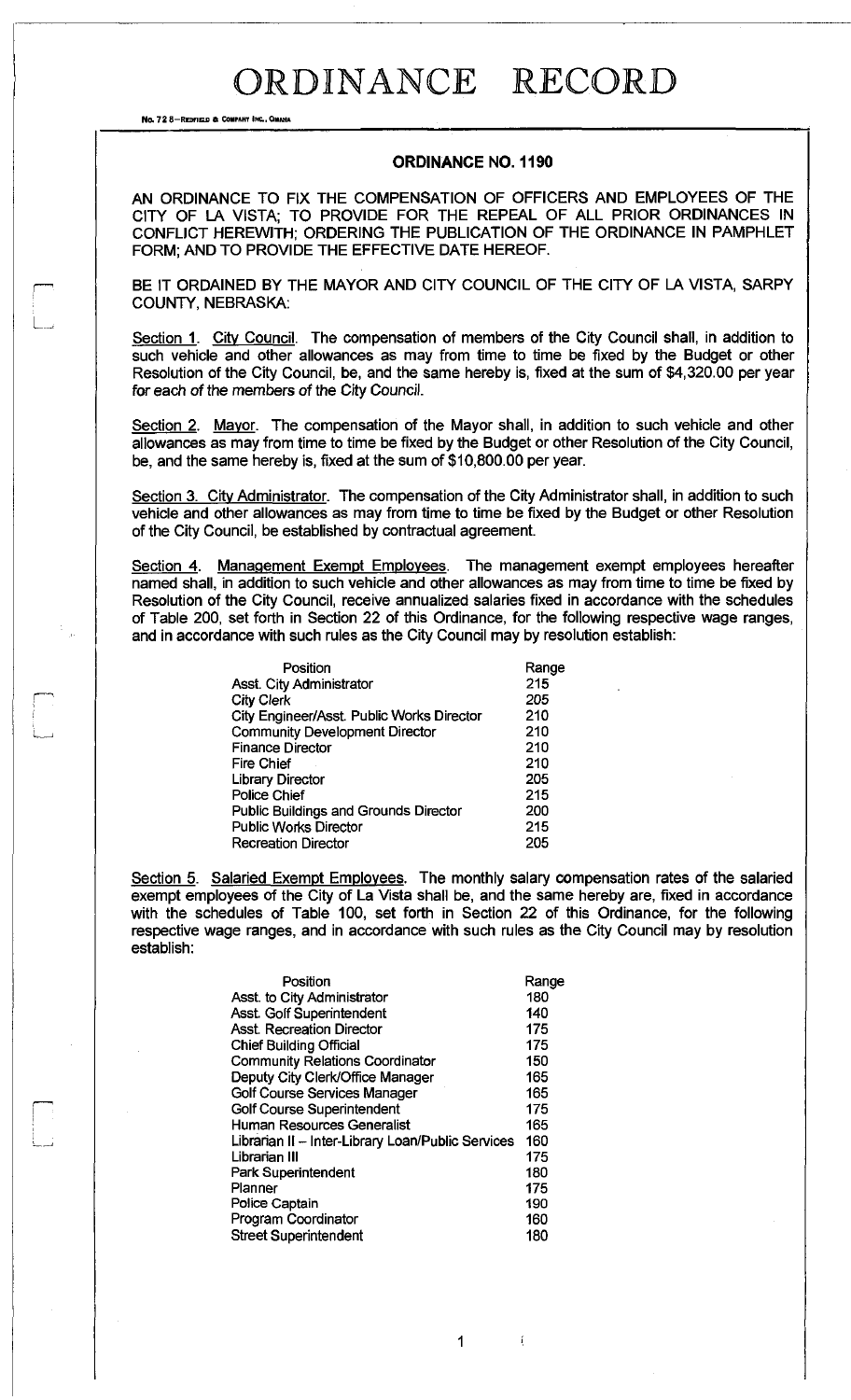No. 72 8-REDFULO 6 COMPANY INC., OMAHA

Section 6. Hourly Non-Exempt Employees. The hourly compensation rates of the hourly (nonexempt) employees of the City of La Vista shall be, and the same hereby are, fixed in accordance with the schedules of Table 100 and Table 400, set forth in Section 22 of this Ordinance, for the following respective wage ranges, and in accordance with such rules as the City Council may by Resolution establish:

| Position                                   | Range |
|--------------------------------------------|-------|
| Accountant                                 | 145   |
| <b>Accounting Clerk</b>                    | 130   |
| Administrative Assistant                   | 130   |
| Mechanic                                   | 140   |
| <b>Building Inspector I</b>                | 140   |
| <b>Building Inspector II</b>               | 160   |
| <b>Code Enforcement Officer</b>            | 130   |
| <b>Executive Assistant</b>                 | 140   |
| <b>Fire Training Officer</b>               | 165   |
| Foreman - B&G                              | 160   |
| Librarian II - Computer/Reference Services | 160   |
| Librarian I                                | 140   |
| Maintenance Worker I                       | 130   |
| <b>Maintenance Worker II</b>               | 140   |
| Park Foreman                               | 165   |
| <b>Police Sergeant</b>                     | 426   |
| <b>Police Officer</b>                      | 423   |
| Police Data Entry Clerk                    | 120   |
| Public Buildings & Grounds MWI             | 125   |
| Public Buildings & Grounds MWII            | 130   |
| Secretary II                               | 125   |
| Secretary/Receptionist                     | 120   |
| Sewer Foreman                              | 165   |
| <b>Street Foreman</b>                      | 165   |
| Shop Foreman                               | 165   |

Section 7. Part-Time and Temporary Employees. The hourly compensation rates of part-time, seasonal and temporary employees of the City of La Vista shall be, and the same hereby are, fixed in accordance with the schedules of Table 100, set forth in Section 22 of this Ordinance, for the following respective wage ranges, and in accordance with such rules as the City Council may by Resolution establish:

| Position                            |     |
|-------------------------------------|-----|
| <b>Assistant Pool Manager</b>       | 100 |
| <b>Circulation Clerk I</b>          | 100 |
| <b>Circulation Clerk II</b>         | 115 |
| Clerical (PW)                       | 100 |
| Custodian                           | 100 |
| Evidence Technician                 | 130 |
| <b>HR Clerical Assistant</b>        | 115 |
| Intern/Special Projects             | 115 |
| Lifeguard                           | 100 |
| Pool Manager                        | 110 |
| <b>Recreation Supervisor</b>        | 100 |
| Seasonal GC Clubhouse & Grounds     | 100 |
| Seasonal PW All Divisions 1-5 Years | 100 |
| Seasonal PW All Divisions 5+ Years  | 110 |
| Shop Assistant                      | 100 |
| <b>Special Services Bus Driver</b>  | 110 |
| Temporary/PT Professional (PW)      | 160 |

Part-time employees shall receive no benefits other than salary or such benefits as established in accordance with such rules as have been or may be established by Resolution of the City Council:

Section 8. Pay for Performance. Employees not covered by a collective bargaining agreement or express employment contract shall be subject to the City's Pay for Performance (PFP) compensation system as outlined in Council Policy Statement. PFP salary ranges are set forth in Table 100 and 200 of Section 22 of this Ordinance. The base factor for fiscal year 2013 shall be set at two percent (2%).

Ordinance No. 1190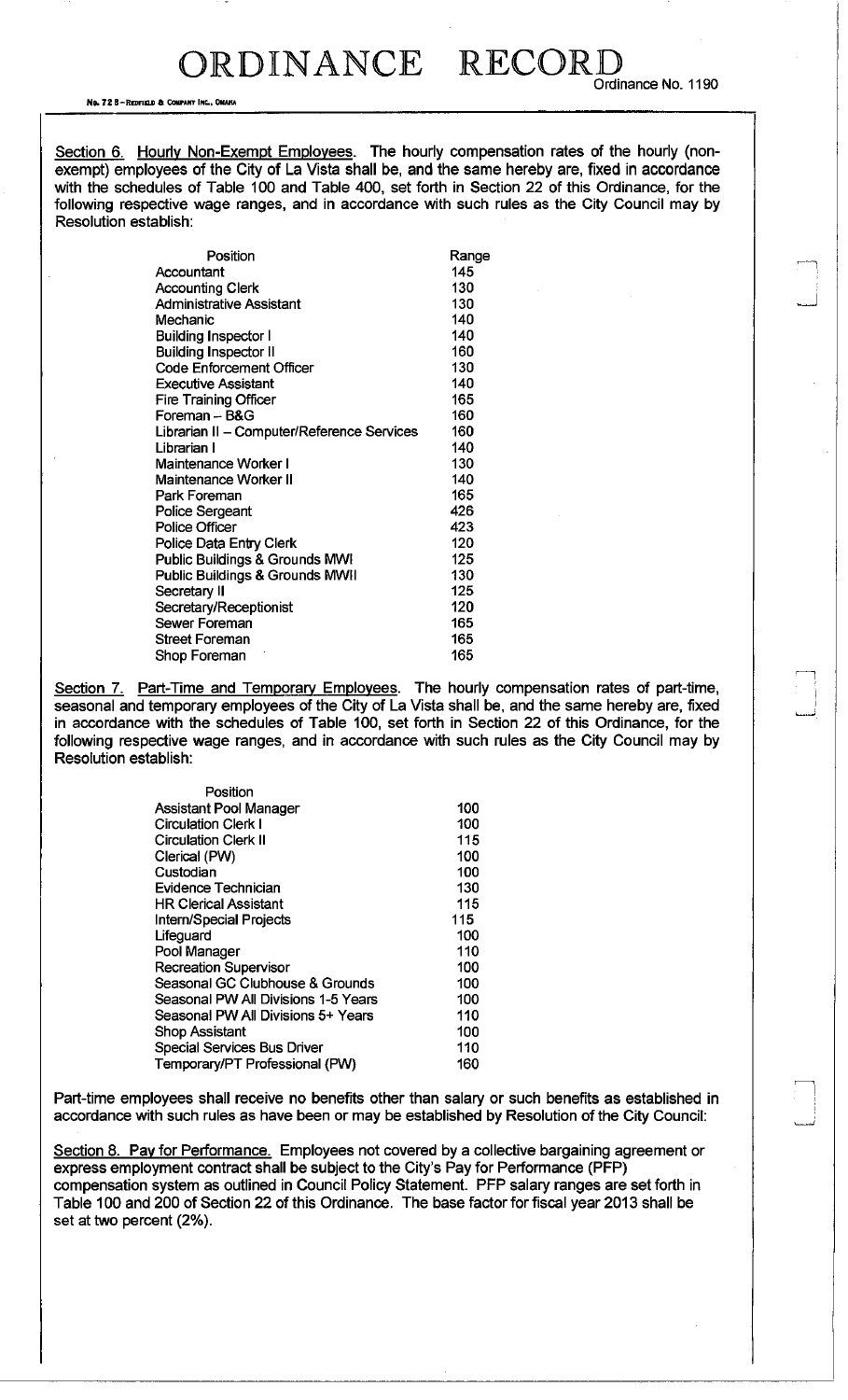No. 72 8-REOFIELD & COMPANY INC., OMAHA

Ordinance No. 1190

Section 9. Certification Incentive Pay for Chief Building Official and Building Inspectors. Employees of the City in the positions of Chief Building Official and Building Inspector are eligible to receive a one-time only incentive payment of \$1,000 for each certification obtained in an applicable construction field/trade. Such payment must be approved by the City Administrator.

Section 10. Legal Counsel. Compensation of the legal counsel other than special City Prosecutor for the City shall be, and the per diem rates respecting same shall be, at 90% of the standard hourly rate the firm may from time to time charge. Compensation for Special City prosecution shall be as agreed upon at the time of specific employment.

Section 11. Engineers. Compensation of Engineers for the City shall be, and the same hereby is, fixed in accordance with such schedules of hourly and per diem or percentage rates as shall from time to time be approved by Resolution of the City Council. Travel allowances respecting same shall be as may from time to time be fixed by Resolution of such City Council.

Section 12. Longevity Pav for Salaried Full-Time Employees and Hourly Paid Full-Time Employees, Including Police Employees. Employees of the City in the positions set forth in Section 3 and Table 400 of this Ordinance shall receive longevity pay in an amount equal to the following percentage of the hourly rate set forth in Section 3 and Table 400 of this Ordinance, rounded to the nearest whole cent:

> Over 7 Years Over 10 Years Over 15 Years Over 20 Years

Length of Service **Allowance Per Hour** 2.00% (or .02) 2.75% (or .0275) 4.00% (or .04) 4.50% (or .0450)

Section 13. Health, Dental Life and Long Term Disability Insurance. Subject to the terms, conditions and eligibility requirements of the applicable insurance plan documents and policies, regular full-time employees of the City of La Vista and their families shall be entitled to be enrolled in the group life, health, and dental insurance program maintained by the City. Regular full-time employees shall also be entitled to be enrolled in the long term disability insurance program maintained by the City.

Unless otherwise provided by collective bargaining agreement, or other applicable agreement, the City's employer share shall be ninety (90) percent of the amount of the actual premium and the employee shall pay the ten percent (10%) balance of the actual premium via payroll deduction for employees enrolled in single coverage. The City's employer share shall be eighty percent (80%) of the amount of the actual premium and the employee shall pay the twenty percent (20%) balance of the actual premium via payroll deduction for any employee enrolled in a level of coverage other than single. Those employees electing not to participate in these programs will receive no other form of compensation in lieu of this benefit.

Section 14. Establishment of Shifts. The City may establish duty shifts of such length, and to have such beginning and ending times, and to have such meal and break times, as it may deem appropriate or necessary, respecting employees of the City.

### Section 15. Special Provisions.

- A. Employees covered by the "Agreement Between the La Vista Fraternal Order of Police Lodge No. 28 and the City of La Vista, Nebraska, covering the period from October 1, 2012 through September 30, 2014," shall receive compensation and benefits and enjoy working conditions, as described, provided and limited by such Agreement. The terms of such Agreement shall supersede any provisions of this Ordinance inconsistent therewith, and be deemed incorporated herein by this reference.
- B. Holiday Pay shall be compensated as set forth in the Agreement between the La Vista Fraternal Order of Police Lodge No. 28 and the City of La Vista for police officers and as set forth in the Personnel Manual for all other full time employees.
- C. Subject to subsection 15.D. hereof, each full time hourly non-exempt employee of the City shall be entitled to receive overtime pay at the rate of one and one half times the employee's regular rate for each hour worked in excess of forty hours during a work week. If called out at any time other than during regular assigned work hours during the pay period, such employee shall be entitled to compensation at the rate of one and one half times the regular rate for each hour so worked, provided that in no case shall an employee receive less than two hours over time pay for such call out work, and further provided there shall be no pyramiding of hours for purposes of computing overtime. For purposes of this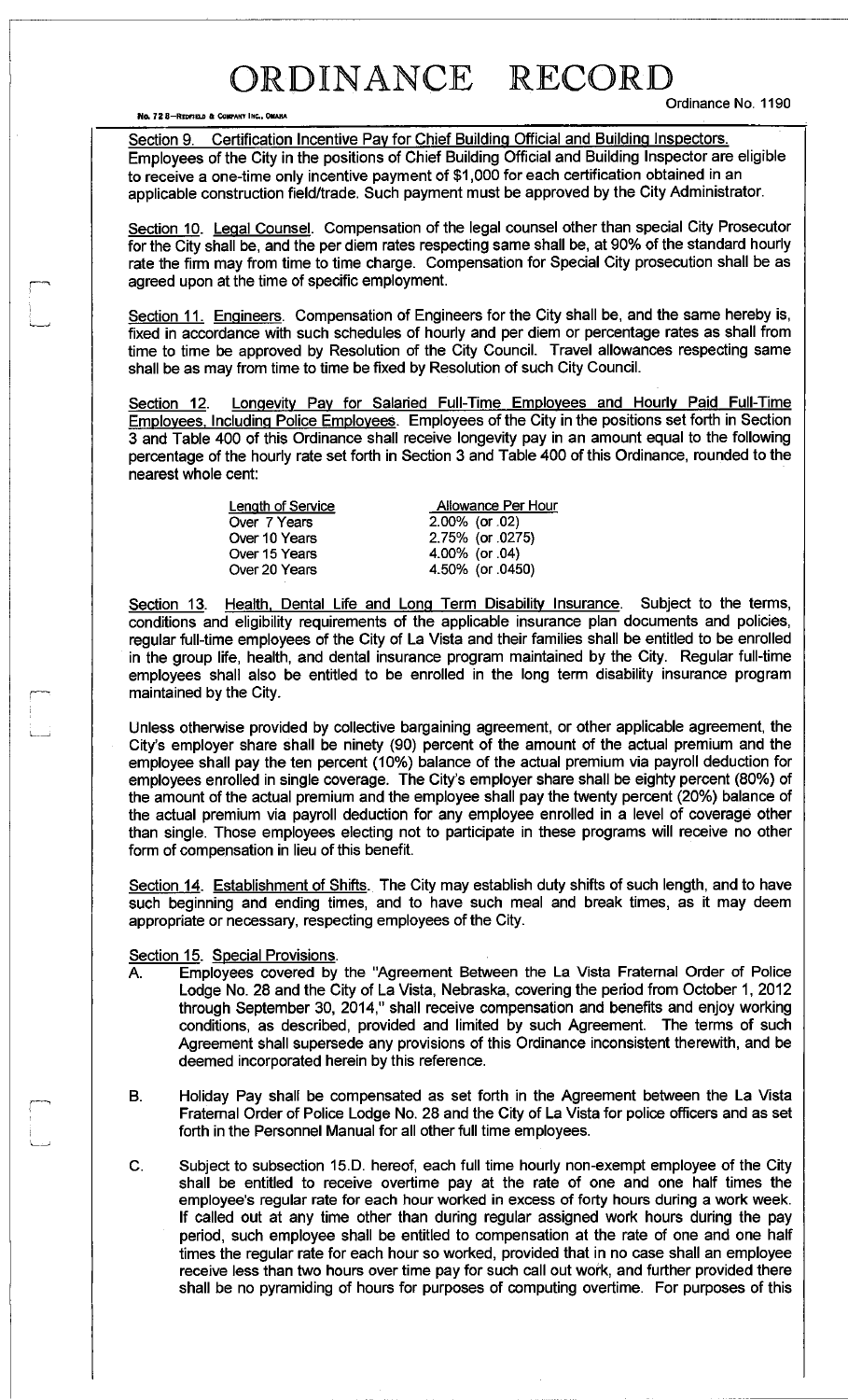#### No. 72 8-REDFIELD & COMPANY INC., OMAHA

Ordinance No. 1190

- subsection an employee's "regular rate" shall be the sum of his or her hourly rate specified in Section 6 of this Ordinance and any longevity pay due under this Ordinance.
- D. Police Department employees covered by the "Agreement Between the La Vista Fraternal Order of Police Lodge No. 28 and the City of La Vista, Nebraska," described in subsection 15.A hereof shall, as provided in such Agreement, be paid overtime at one and one half times the employee's hourly rate (including any longevity allowance) for each hour worked in excess of 80 hours during any 14 day work period coinciding with the pay period established by Section 17 of this Ordinance.
- E. All Management Exempt Employees and all Salaried Exempt Employees are considered to be salaried employees and shall not be eligible for overtime pay, holiday pay, or other special pay as provided by this section.
- F. Public Works Employees who are required to wear protective footwear may submit to the City for reimbursement for the cost of work boots in an amount not to exceed \$120.
- G. Public Works Employees may submit to the City for reimbursement for the difference in cost between a Nebraska Driver's License and a "CDL" driver's license within 30 days of obtaining a CDL license when a CDL license is required as a part of the covered employee's job description.
- H. Public Works Employees shall be provided by the City five safety work shirts in each fiscal year at no cost to the employee.
- I Public Works employees shall be paid overtime at the rate of one and one-half times the employee's hourly rate for all hours worked on the Saturday and Sunday of the annual La Vista Days celebration, except, that if an employee uses any sick leave, vacation leave, personal leave, or comp time during the corresponding pay periods, such leave time shall offset any overtime earned on said Saturday and Sunday.

Section 16. Pay for Unused Sick Leave Upon Retirement or Death. Employees who voluntarily retire after twenty or more years of service with the City and have no pending disciplinary action at the time of their retirement, shall be paid for any unused sick leave. Employees who began their employment with the City after January 1, 2005, or who began their employment prior to this date but elected to waive their eligibility for emergency sick leave, shall be paid for any unused sick leave, if they voluntarily leave City employment and have no pending disciplinary action, according to the following sliding schedule: After 10 years of employment - 100% of sick leave hours accrued over 660 and up to 880; after 15 years of employment - 100% of sick leave hours accrued over 440 hours and up to 880; after 20 years of employment - 100% of sick leave hours accrued up to 880. No other employee shall be paid for any unused sick leave upon termination of employment.

A regular full-time employee's unused sick leave shall also be paid if, after October 1, 1999, the employee sustains an injury which is compensable by the City or the City's insurer under the Nebraska Workers' Compensation Act and such injury causes the death of the employee within two years after the date of injury. Any payment made pursuant to the preceding sentence shall be made to the surviving spouse of the employee; provided, such payment shall be made to the employee's estate if the employee leaves no surviving spouse or if, prior to his or her death, the employee filed with the City Clerk a written designation of his or her estate as beneficiary of such payment.

Section 17. Pay Periods. All employees of the City of La Vista shall be paid on a bi-weekly basis. The pay period will commence at 12:01 a.m. Sunday and will conclude at 11:59 p.m. on the second succeeding Saturday. On the Friday following the conclusion of the pay period, all employees shall be paid for all compensated time that they have been accredited with during the pay period just concluded.

Section 18. Public Works Lunch and Clean-up Times. Lunch period for employees of the Public Works Department shall be one half hour (30 minutes) in duration. Public Works employees shall be granted a 5 minute clean-up period prior to start of lunch period, and shall be granted an additional 5 minutes clean-up period prior to the end of the work day.

Section 19. Sick Leave and Personal Leave. Sick leave and personal leave will be awarded and administered in conjunction with the provisions set forth in the personnel manual and the Agreement between the La Vista Fraternal Order of Police Lodge No. 28 and the City of La Vista, as applicable to the employee in question.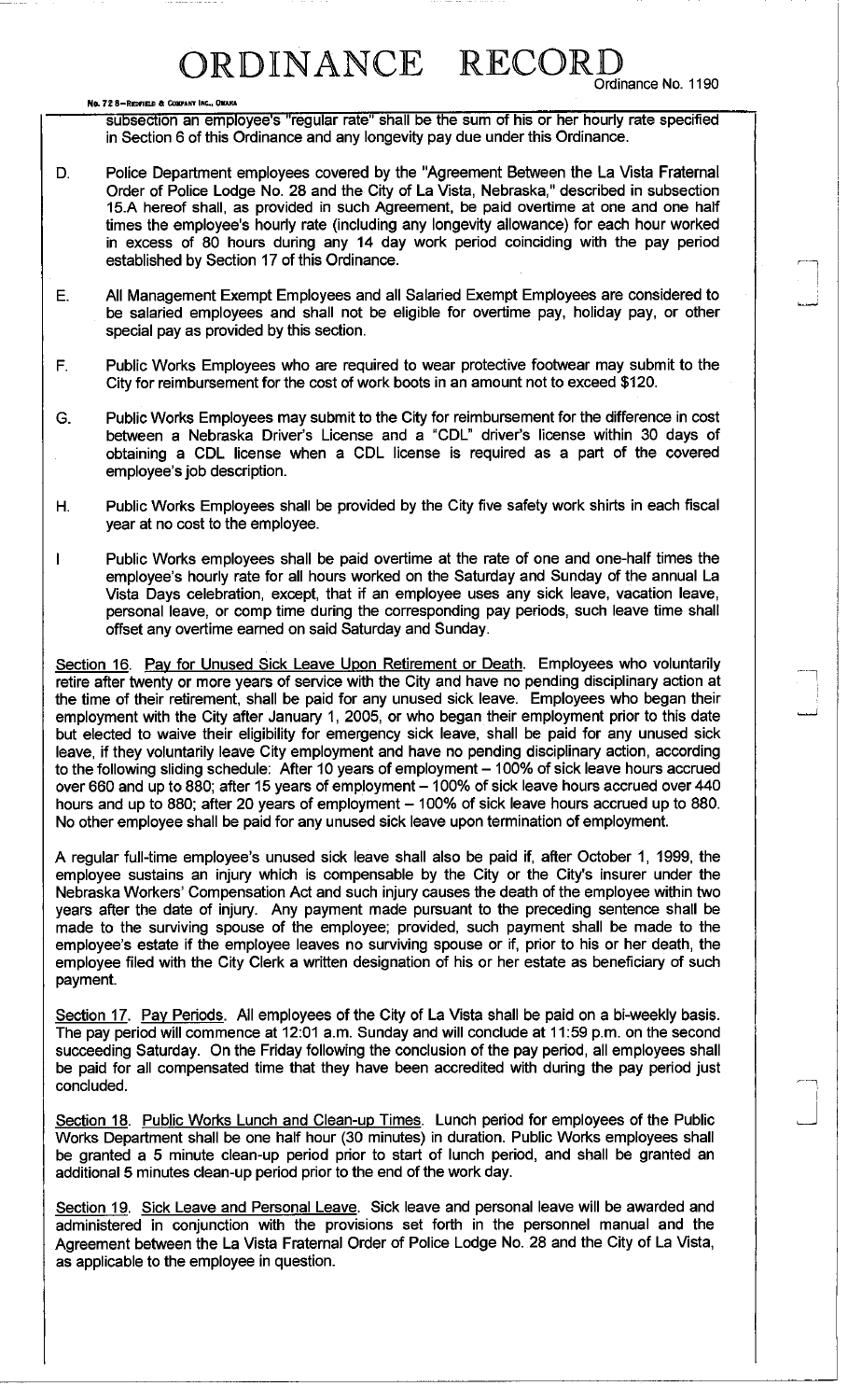NO. 72 S-RCONOO A COMPANY **inc.,** OMAHA

Ordinance No. 1190

Section 20. Vacation Leave. Upon satisfactory completion of six months continuous service, regular full-time employees and permanent part-time employees shall be entitled to vacation leave. Such vacation shall not be used in installments of less than one hour. Increments of vacation leave of less than four hours must have 48 hours prior approval and can be taken only at the beginning or at the end of the work day.

### Section 21. Vacation Entitlement.

- A. All full-time employees whose employment is governed by the Agreement described in Section 15, Paragraph A. of this Ordinance shall earn, accrue and be eligible for vacation as provided in such Agreement.
- B. All other full-time Hourly Non-Exempt Employees shall earn: six (6) days of paid vacation during the first year of continuous full-time employment; eleven (11) days of paid vacation during the second year of continuous full-time employment; and thereafter, eleven (11) days of paid vacation during each subsequent year of continuous full-time employment, plus one (1) additional day of paid vacation for each year of continuous full-time employment in excess of two years. Notwithstanding the foregoing, no employee shall earn more than twenty-three (23) days of paid vacation per employment year.
- C. All Management Exempt Employees, and Salaried Exempt Employees, shall earn ten (10) days paid vacation during the first year of continuous employment, and one (1) additional vacation day for each additional year of continuous employment not to exceed twenty-six (26) days.
- D. All Permanent Part Time Employees working a minimum of twenty (20) hours per week shall earn forty (40) hours of paid vacation time per year after six (6) months of employment. Total paid vacation time earned per year shall not exceed forty (40) hours.
- E. Full Time Exempt and Non-Exempt Employees shall be allowed to accrue unused vacation leave from previous years to a maximum of 220 hours.

Permanent Part Time Employees shall be allowed to accrue unused vacation leave from F. previous years to a maximum of 110 hours.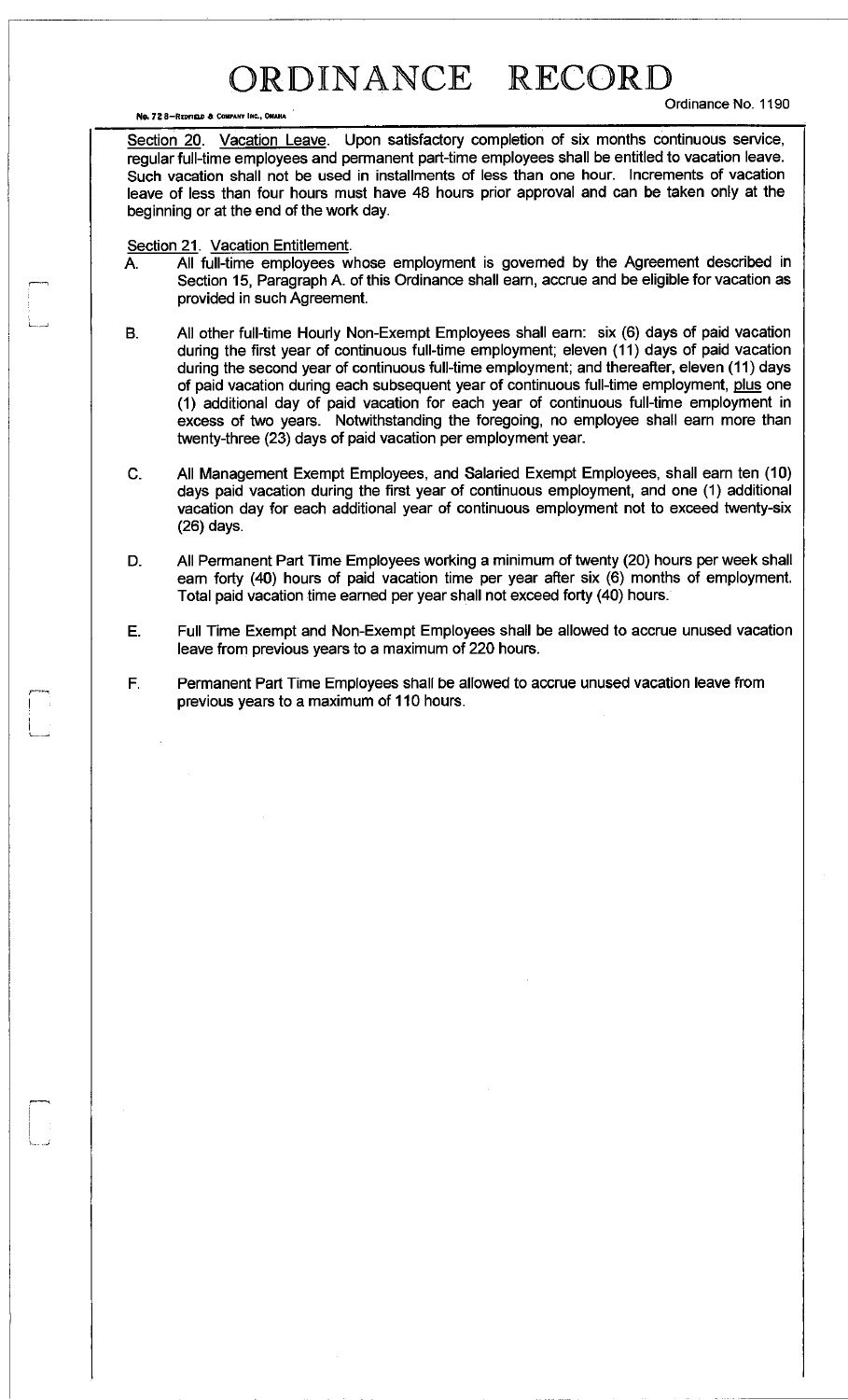No. 72 8-REDFIELD & COMPANY INC., OMAHA

Section 22. Wage Tables.

|       | Table 100<br><b>Salaried Exempt Employees</b> |                |                |       |               |                |                |  |  |
|-------|-----------------------------------------------|----------------|----------------|-------|---------------|----------------|----------------|--|--|
|       | <b>Hourly Non-Exempt Employees</b>            |                |                |       |               |                |                |  |  |
| Range |                                               | <b>Minimum</b> | <b>Maximum</b> | Range |               | <b>Minimum</b> | <b>Maximum</b> |  |  |
| 100   | Hourly                                        | 9.27           | 12.04          | 145   | <b>Hourly</b> | 16.88          | 21.92          |  |  |
|       | Monthly                                       | 1,607          | 2,087          |       | Monthly       | 2,926          | 3,799          |  |  |
|       | Annual                                        | 19,282         | 25.043         |       | Annual        | 35,110         | 45,594         |  |  |
| 110   | Hourly                                        | 11.38          | 14.78          | 150   | Hourly        | 17.73          | 23.03          |  |  |
|       | Monthly                                       | 1,973          | 2,562          |       | Monthly       | 3,073          | 3,992          |  |  |
|       | Annual                                        | 23,670         | 30742          |       | Annual        | 36,878         | 47.902         |  |  |
| 115   | Hourly                                        | 12.24          | 15.90          | 160   | Hourly        | 19.45          | 25.26          |  |  |
|       | Monthly                                       | 2,122          | 2,756          |       | Monthly       | 3,371          | 4,378          |  |  |
|       | Annual                                        | 25,459         | 33,072         |       | Annual        | 40,456         | 52,541         |  |  |
| 120   | Hourly                                        | 13.16          | 17.09          | 165   | Hourly        | 20.72          | 26.91          |  |  |
|       | Monthly                                       | 2,281          | 2,962          |       | Monthly       | 3,591          | 4,664          |  |  |
|       | Annual                                        | 27,373         | 35,547         |       | Annual        | 43,098         | 55,973         |  |  |
| 125   | Hourly                                        | 14.16          | 18.39          | 175   | Hourly        | 24.42          | 31.71          |  |  |
|       | Monthly                                       | 2,454          | 3,188          |       | Monthly       | 4,233          | 5,496          |  |  |
|       | Annual                                        | 29 453         | 38,251         |       | Annual        | 50,794         | 65,957         |  |  |
| 130   | Hourly                                        | 14.65          | 19.02          | 180   | Hourly        | 27.06          | 35.15          |  |  |
|       | Monthly                                       | 2,539          | 3,297          |       | Monthly       | 4,690          | 6,093          |  |  |
|       | Annual                                        | 30,472         | 39.562         |       | Annual        | 56,285         | 73,112         |  |  |
| 140   | Hourly                                        | 16.03          | 20.81          | 190   | Hourly        | 33.44          | 43.44          |  |  |
|       | Monthly                                       | 2,779          | 3,607          |       | Monthly       | 5,796          | 7,530          |  |  |
|       | Annual                                        | 33,342         | 43,285         |       | Annual        | 69,555         | 90,355         |  |  |
|       |                                               |                |                |       |               |                |                |  |  |

| Table 200<br><b>Management Exempt Employees</b> |         |         |         |  |
|-------------------------------------------------|---------|---------|---------|--|
| Range                                           |         | Minimum | Maximum |  |
| 200                                             | Hourly  | 34.21   | 43.65   |  |
|                                                 | Monthly | 5,930   | 7,566   |  |
|                                                 | Annual  | 71,157  | 90.792  |  |
| 205                                             | Hourly  | 35.53   | 45.35   |  |
|                                                 | Monthly | 6,159   | 7,861   |  |
|                                                 | Annual  | 73,902  | 94,328  |  |
| 210                                             | Hourly  | 3781    | 48.14   |  |
|                                                 | Monthly | 6,554   | 8.344   |  |
|                                                 | Annual  | 78.645  | 100,131 |  |
| 215                                             | Hourly  | 41.14   | 52.50   |  |
|                                                 | Monthly | 7.131   | 9,100   |  |
|                                                 | Annual  | 85.571  | 109,200 |  |

 $\bar{z}$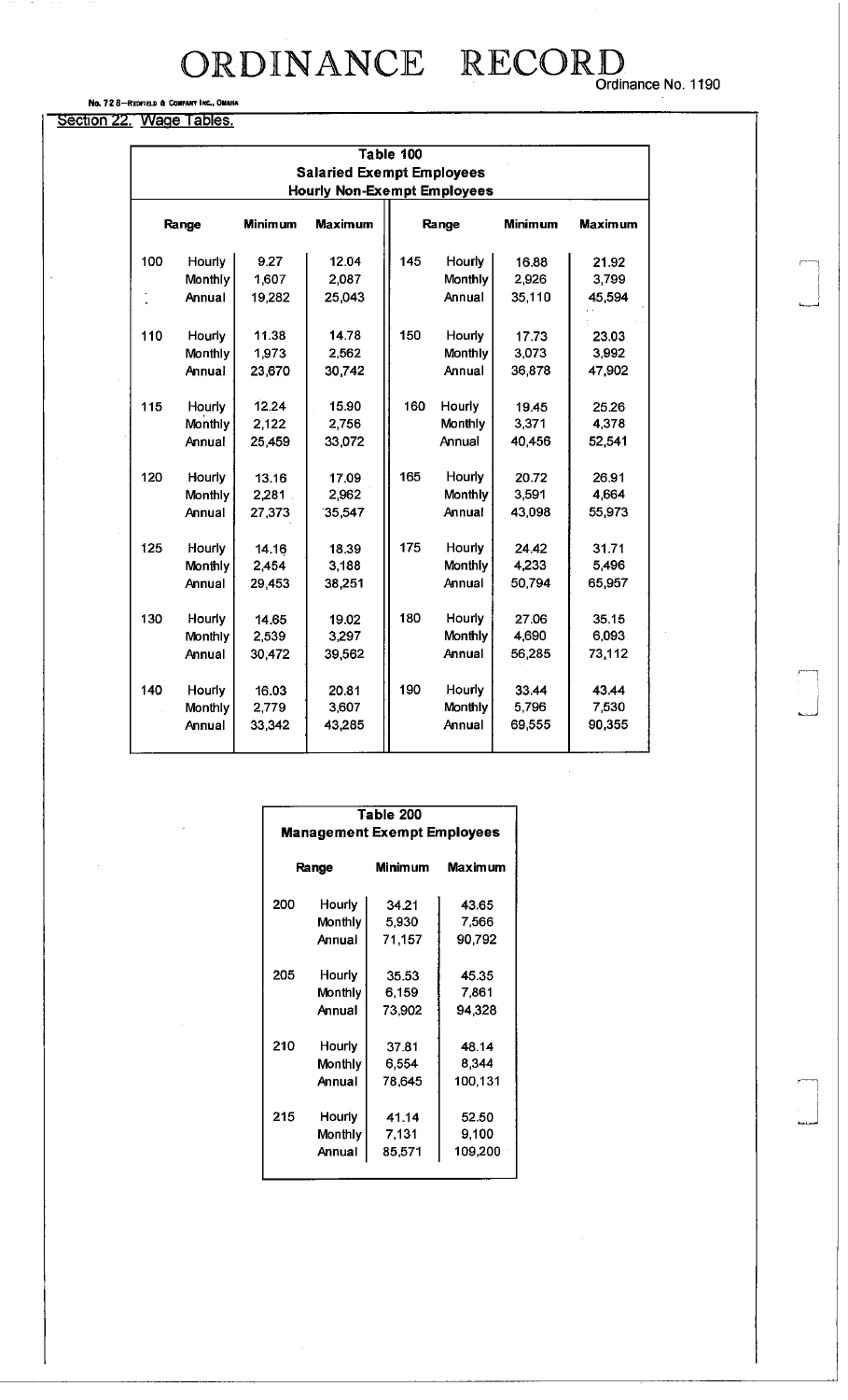#### Ordinance No. 1190

No. 72 8-RTOFIMI a COMPANY **Inc.,** OMAHA

| Table 400<br><b>Classification: FOP Collective Bargaining</b><br><b>Hourly Non-Exempt</b> |             |                          |                          |                          |                          |                          |                          |
|-------------------------------------------------------------------------------------------|-------------|--------------------------|--------------------------|--------------------------|--------------------------|--------------------------|--------------------------|
|                                                                                           | Range       | А                        | в                        | C                        | D                        | Е                        | F                        |
| 426                                                                                       | <b>Hrly</b> |                          |                          |                          | 32.67<br>5,663<br>67.955 | 34.02<br>5,896<br>70.755 | 36.18<br>6,271<br>75,253 |
| 423                                                                                       | Hriv        | 21.42<br>3,713<br>44,554 | 22.86<br>3,962<br>47,545 | 25.12<br>4.355<br>52,255 | 26.59<br>4.609<br>55.310 | 29.02<br>5.030<br>60,360 | 30.53<br>5,292<br>63,499 |

Section 23. Repeal of Ordinance No. 1186. Ordinance No. 1186 originally passed and approved on the 2nd day of October 2012 is hereby repealed.

Section 24. Effective Date. This Ordinance shall take effect after its passage, approval and publication as provided by law.

Section 25. This Ordinance shall be published in pamphlet form and take effect as provided by law.

PASSED AND APPROVED THIS 19TH DAY OF MARCH, 2013.

CITY OF LA VISTA Douglas Kindig, Mayor

ATTEST:

<u> Ame</u> Pamela A. Buethe, CMC

City Clerk

**K:\APPS\City Hall\ORDINANCES\1190 COMP 2013 Amended.** doc